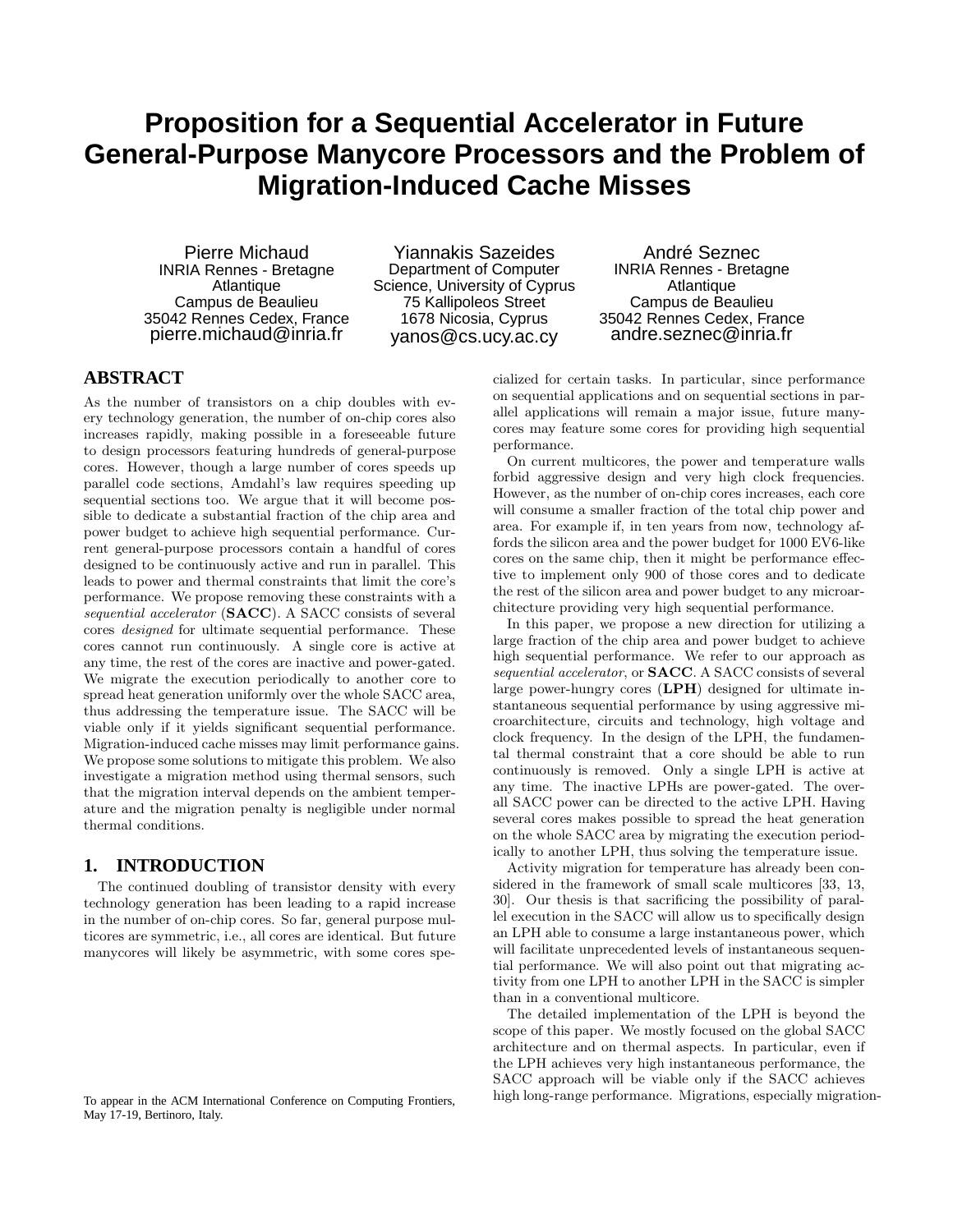| a zoon <i>uz</i> cache  |                  |           |  |  |
|-------------------------|------------------|-----------|--|--|
| core                    | core caches      | core area |  |  |
| IBM Cell SPE            | 256K local store | 1.9       |  |  |
| DEC Alpha $21064$ (EV4) | $16K+16K$        | 0.7       |  |  |
| DEC Alpha $21164$ (EV5) | $16K+8K$         | 1.1       |  |  |
| DEC Alpha $21264$ (EV6) | $64K+64K$        | 2.4       |  |  |
| Intel Pentium III       | $16K+16K+256K$   | 3.4       |  |  |
| Intel Atom              | $32K+32K$        | 3.5       |  |  |
| Intel Core 2            | $32K+32K$        | 8.1       |  |  |
| Intel i7 (Nehalem)      | $32K+32K+256K$   | 14        |  |  |

Table 1: Area of some cores, normalized to that of  $\alpha$  256K L2 cache

induced cache misses, may incur a significant performance penalty. We propose some solutions for alleviating this impact. In particular, since only a single LPH is active at a time, we propose to use a write-back level-1 (L1) data cache and a write-through level-2 (L2) cache in each LPH. We show that the number of migration-induced L2 misses can be reduced by warming-up the L2 of next-to-be-active LPHs, which increases performance significantly when implementing a sensor-less migration scheme with a fixed migration interval. We also propose a migration method using thermal sensors that adapts the migration interval to the thermal conditions, while ensuring it cannot be shorter than a predefined value. The migration interval can vary with the ambient temperature, and we show that the performance loss due to migrations is negligible as long as the ambient temperature does not exceed the nominal value.

The paper is organized as follows. In Section 2, we argue that future manycores may use a substantial fraction of the chip area to implement one very large unit providing high sequential performance. We describe in this section the sequential accelerator, our proposition for such unit. Related work is mentioned in Section 3. In Section 4, we propose several schemes to mitigate the impact of migration-induced L2 misses. Our simulation results are presented and analyzed in Section 5. Finally, Section 6 concludes this study.

# **2. A CASE FOR SEQUENTIAL ACCELER-ATORS**

## **2.1 Implications of Amdahl's law in the manycore era**

Some researchers have advocated for asymmetric manycores featuring many "small  $\&$  slow" (SS) cores and a few (e.g., a single) "big & fast" (BF) cores [23, 2, 1, 28, 14, 36]. Hill and Marty made the following fundamental observation [14] : "Increasing core performance, even if it appears locally inefficient, can be globally efficient by reducing the idle time of the rest of the chip's resources." In particular, Hill and Marty exhibit some examples of asymmetric manycores whose optimal configuration features one BF core using several hundred times the silicon area of one SS core. To corroborate their finding, we define a simple model where all area numbers are normalized to the area of a 256K L2 cache built in the same technology. More precisely, we consider the 256K L2 cache of the Intel Pentium III Coppermine, whose area was approximately  $31 \, mm^2$  in 180 nm technology. For information, Table 1 gives the approximate normalized areas



Figure 1: Speedup as a function of the BF core area b for a parallelizable fraction  $f = 0.9$  and  $f = 0.99$  and a small core area  $s = 1, 4, 16$ . The core performance vs. area model is assumed to be  $p(x) = x^{1/4}$ .

of some known processing cores. <sup>1</sup> We consider a  $256 \, mm^2$ multicore in 11 nm technology, i.e., four technology generations ahead. The chip normalized area is  $a = 2114$ . We assume that half of this area is used for implementing cores, and the other half is used for a large shared cache and the on-chip network. Moreover, we assume that the multicore is asymmetric and features one big core of normalized area b, and k small cores of normalized area s, with  $k = \frac{a/2-b}{s}$ . We define  $p(x)$  as the performance of a core of area x in the considered technology, with normalization  $p(1) = 1$ . We consider a program (or set of programs) with a fraction  $f \in [0, 1]$  of the execution that is perfectly parallelizable, and we assume that the parallel fraction is executed on the small cores. The speedup  $\sigma$  relative to the execution of the program on a single core of normalized area 1 is

$$
\sigma = \frac{1}{\frac{1-f}{p(b)} + \frac{f}{(a/2-b)p(s)/s}}
$$

Hill and Marty modeled performance as  $p(x) = \sqrt{x}$ , following Pollack's rule [3]. We use the more conservative model  $p(x) = x^{1/4}$ . Figure 1 shows the speedup as a function of b for different values of f and s. Notice that  $p(x) = x^{1/4}$ corresponds to a locally quite inefficient use of silicon area (doubling sequential performance requires 16 times larger area). Yet, on these examples, the optimal BF core area is

<sup>1</sup>We obtained areas from die photos and from published die areas, and we assume that areas are divided by two on each technology generation.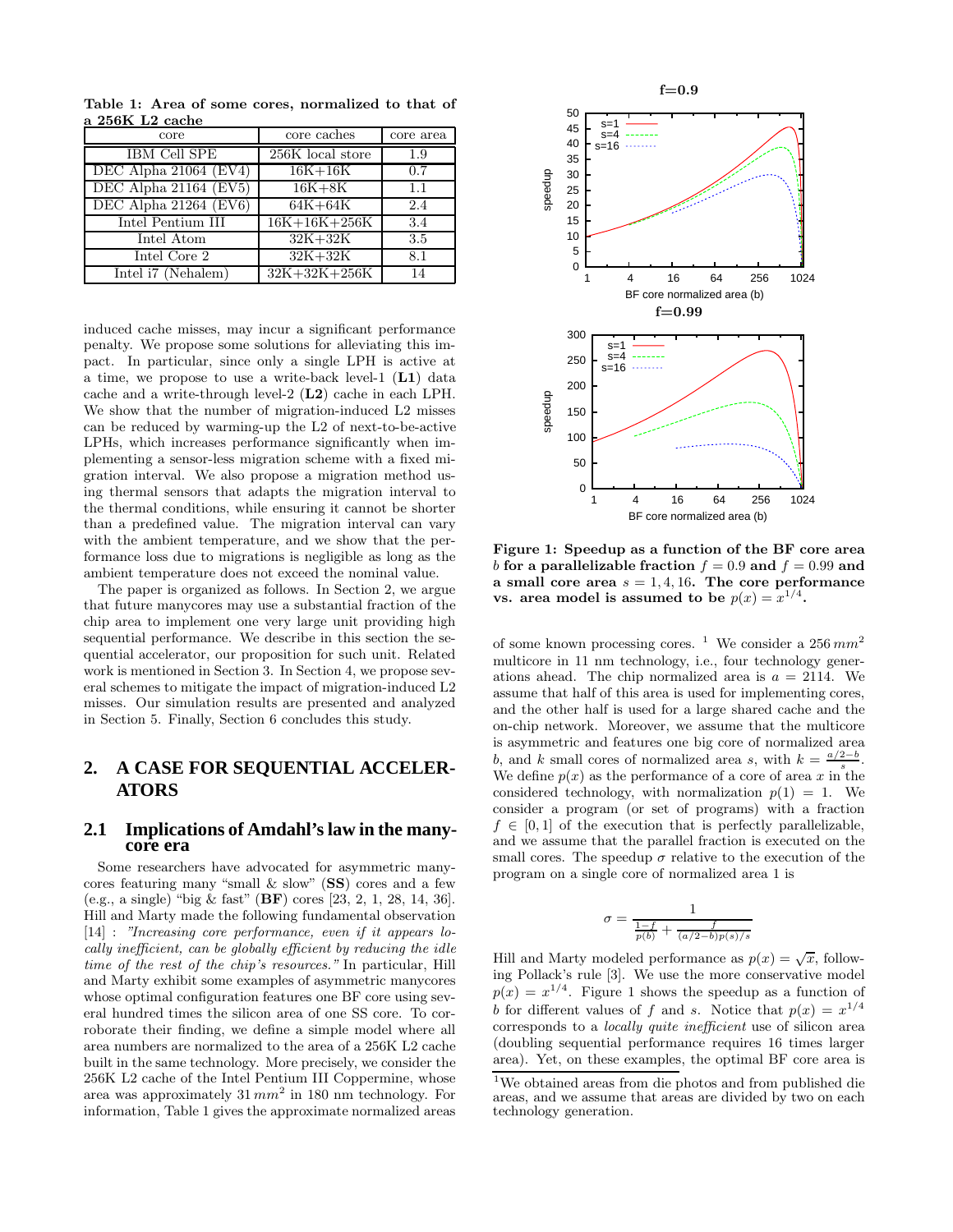

Figure 2: On this example, the SACC consists of 16 LPHs. Only a single LPH can be active at any time. The inactive LPHs are power-gated. The execution migrates periodically to another LPH to spread the heat generation uniformly over the whole SACC area.

several hundreds units.

Computer architects define new general-purpose microarchitectures several technology generations ahead, at a time when the characteristics of the applications that will be running on that microarchitecture are not known. Considering the current state of the software ecosystem, dimensioning a general-purpose manycore on the assumption that all the applications running on that manycore will be embarrassingly parallel would be overly optimistic. <sup>2</sup> Without knowing the actual value of  $f$ , it is a safe choice to use about half of the silicon area for the BF core. On our example, this means a BF core normalized area of 528, i.e., about 38 times the area of an Intel i7 core (Table 1). The sequential accelerator we present in the following is our proposition for such BF logical core.

## **2.2 The sequential accelerator**

So far, we assumed that it will be possible to build a BF core several tens of times bigger than the biggest cores existing today, yet delivering higher performance. A simple way to make bigger cores is to enlarge core caches, which benefits some applications. But once the working set fits in, enlarging a cache further brings no performance gain. It may even decrease performance because of the longer cache access time. Another possible way to make bigger cores would be to exploit more instruction-level parallelism (ILP). ILP techniques that were deemed too power hungry in the past could become viable in the manycore era. Yet, ILP alone is unlikely to suffice. A new approach is required.

Our proposition is to implement one BF logical core consisting of several *large power hungry* (LPH) physical cores, where a single LPH can be active at any time, and the inactive LPHs are power gated [37, 22]. We assume that the LPH circuit and technology parameters will be specialized for high clock frequencies, which will yield high sequential performance at the cost of a high power density. In order to tolerate a high power density and keep temperature below an acceptable value, when needed, the execution is migrated to another LPH [13, 30]. We call such BF logical core a sequential accelerator (SACC). Figure 2 shows an example of SACC consisting of 16 LPHs on one fourth of the total chip area. If the power density in the inactive LPHs can

be kept low, the majority of the power budget allocated to the whole SACC can be concentrated in one LPH at a given time, which will make possible a very aggressive LPH design. Actually, the power budget instantaneously available for one LPH increases with the number of valid LPHs  $^3$  in the SACC. There are several possible ways to use this large power budget and increase sequential performance. A possible way is to overclock the LPH by increasing the supply voltage  $V_{dd}$ . For instance, the IBM POWER6 clock frequency can increase from 4 GHz to 6 GHz by rising  $V_{dd}$ from 0.9V to 1.3V [35]. Similar trends were observed for the IBM Cell [29]. Increasing  $V_{dd}$  is not the only way to increase the clock frequency. The LPH microarchitecture can be specifically designed for high clock frequency by implementing long pipelines and by shortening critical paths, using latches and flip-flops optimized for speed, dynamic logic, low-Vt transistors, low-voltage swing logic [7], etc. <sup>4</sup> ILP techniques will be important too, especially for latency tolerance (large instruction window, complex branch predictor, complex cache prefetcher, etc.). Several questions must be answered, among which : (1) How much power can the supply grid deliver to the active LPH ? (2) How effective will power-gating techniques be ? (3) What will be the microarchitecture of the LPH, and how much sequential performance will be gained through aggressive yet reliable design ? (4) How frequently the execution should be migrated, and should we implement special support to decrease the migration penalty ?

The first two questions, and to some extent the third one, will be tackled at the technology and circuit levels. We leave these questions for future studies. In the following, we focus on the last question.

## **3. RELATED WORK**

## **3.1 Increasing sequential performance**

Many methods for exploiting more instruction-level parallelism (ILP) have been proposed by researchers in the last two decades. These include methods for making the instruction pipeline wider, methods for enlarging the instruction window, better branch predictors, cache prefetch mechanisms, etc. Beyond ILP, researchers have explored speculative multithreading, where several processing units or cores are used to accelerate programs that cannot be parallelized by conventional means [34, 21, 12]. More recently, some researchers have proposed to aggregate several narrow-issue physical cores to form a wide-issue core [17, 19]. Overclocking is another method for increasing sequential performance. On the Intel i7 processor, when some cores are inactive and in low-power mode, the frequency and voltage of the active cores increases automatically [15]. The BubbleWrap manycore proposition is also based on overclock-

<sup>2</sup>The situation is different for specialized processors like GPUs.

<sup>3</sup>Because of transistor variability, there may be some malfunctioning LPHs detected at manufacturing time. The SACC control must be programmed at manufacturing time so that invalid LPHs are removed from the migration path. When this happens, the effective SACC area for dissipating heat is reduced, which requires lowering the power envelope hence voltage and clock frequency.

<sup>4</sup>For instance, the IBM POWER6 and Cell processors have been designed to have a short clock cycle in FO4 delays, and they use high-speed circuit techniques [35, 29], whereas the Intel i7 core was optimized for performance per watt [22].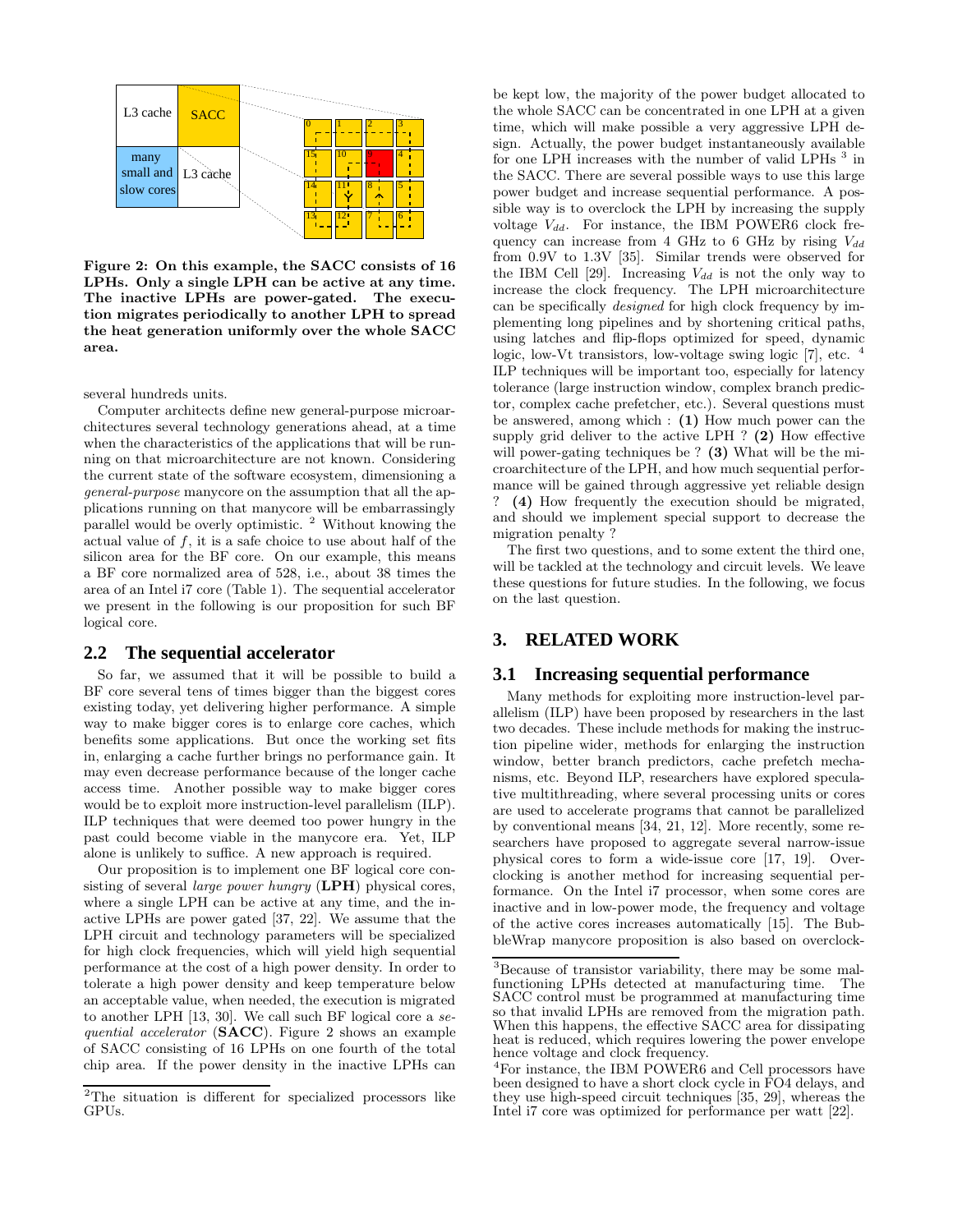ing [18]. To make overclocking more effective, the BubbleWrap manycore features some expendable cores whose lifetime is relatively short because of the high voltage and high temperature, and expendable cores are consumed one by one. Constant-voltage overclocking is possible using a leader-checker core pair where the leader core is overclocked and the checker core detects and repairs errors [10]. It was shown recently that the benefits of conventional overclocking and constant-voltage overclocking are additive and that combining them yields substantial performance gains [9].

The SACC differs from previous propositions in that LPHs are specifically designed not to be active simultaneously, which should yield higher sequential performance that can be obtained by just overclocking standard cores.

## **3.2 Activity migration**

The idea of having spare execution resources to continue the execution in case of a thermal emergency was proposed in [24, 33]. The idea of activity migration as a general way to decrease time-averaged power density was introduced and explained by Heo et al. [13]. In particular, they have emphasized the fact that higher power densities require smaller migration intervals. They also considered having a spare core identical to the main core. Spare cores are naturally present in chip multiprocessors when there are fewer running threads than cores. Some studies have considered activity migration in the context of chip multiprocessors running multiprogrammed workloads, with thread migration methods using thermal sensors [30, 8, 27, 5]. Constantinou et al. quantified the migration penalty for a single thread migrating periodically on a chip multiprocessor [6]. They show that for migration intervals exceeding 40,000 cycles, microarchitectural structures with a relatively small number of entries, like registers, L1 caches and TLBs, incur a very small migration penalty. On the other hand large structures like conditional branch predictors and L2 caches may have a large impact. They propose to keep the branch predictor warm by putting it in a "drowsy" low-power state [20] that preserves the branch predictor content after the thread leaves the core, until it comes back to that core. They show that keeping the branch predictor state decreases significantly the number of migration-induced branch mispredictions. However, most of their study was based on the assumption of a shared L2. They did present a few results for private L2s, emphasizing the impact of L2 misses on the migration penalty, but they considered an optimistic configuration where all the L2s are powered. Moreover they did not consider thermal effects. Shayesteh et al. proposed to decrease the migration penalty on a dual-core by sharing some structures, like the L2 [32]. However, as the number of cores increases, so does the RC delay of the L1-L2 bus and the L2 access latency. Moreover, the L2 cache and L1-L2 bus would not benefit from activity migration and would have to be underclocked. Some mechanisms for quickly transferring architectural register values between cores have been proposed [4, 31]. In particular, it was noted in [31] that, on x86 processors, execution migration is easier to implement at the boundary of a macro-instruction.

# **4. MIGRATION SCHEMES FOR A SEQUEN-TIAL ACCELERATOR**

As each LPH has a local L2 for maximum performance,

migrations incur some extra L2 misses. The goal of this section is to propose solutions for decreasing the impact of migration-induced L2 misses.

The SACC is not a multiprocessor, i.e., LPHs are never active simultaneously. This is what makes an aggressive LPH design possible. It also means that the SACC does not have the same requirements as a multiprocessor concerning communication bandwidth and cache coherency. As the SACC is not a multiprocessor, it is possible to use a shared bus between the LPHs and the shared level-3 cache (L3). At a given time, only a single LPH executes the program. This LPH is the active LPH. All the other LPHs are inactive. We assume that most parts of the inactive LPHs are clock-gated and power-gated. However, some microarchitected tables may not be power-gated on all LPHs. In particular, we assume that the branch predictor of each LPH is put in a drowsy low- $V_{dd}$  state that preserves branch prediction information when the LPH is inactive, as recommended in [6]. Moreover, in some of the schemes we propose in this section, some inactive LPHs may have their L2 powered and accessed. To ease the discussion, we distinguish logical and physical LPHs. The SACC has 16 physical LPHs denoted  $P(0)$  to  $P(15)$ . The number of logical LPHs is unlimited. Logical LPHs are denoted  $L(n)$ . The logical LPH  $L(n)$  is mapped onto the physical LPH  $P(n \mod 16)$ . The migration path is as follows : if the current active LPH is  $L(n)$ , the next active LPH will be  $L(n + 1)$ , i.e., the logical LPH number keeps increasing. This means a circular migration path on physical LPHs. Henceforth, we assume that the L1 data cache uses a write-back policy because this reduces power consumption. Unless specified otherwise, the L2 is write-back too. Before migrating from  $L(n)$  to  $L(n+1)$ , we flush the L1 data cache of  $L(n)$ . That is, dirty L1 blocks on  $L(n)$  are written back in the L2 (or directly in the L3 if the block is not in the L2 or if the L2 is write-through). As the L1 cache is small, this flushing can be done relatively quickly and the impact on the migration penalty is small. Moreover, we assume that the L2 of  $L(n+1)$  is initially empty.

## **4.1 Flush-before-migration (FBM)**

With a write-back L2, the simplest migration method flushes the L2 of  $L(n)$  before migrating to  $L(n + 1)$ . That is, dirty blocks on  $L(n)$  are written back in the L3. Once the flushing is done, the L2 of  $L(n)$  can be turned off and the execution can resume on  $L(n + 1)$ . Upon an L2 miss, the miss request is fulfilled by the L3. We call this scheme flush-before-migration (FBM).

## **4.2 Flush-after-migration (FAM)**

With a write-back L2, another possibility is to migrate the execution to  $L(n+1)$  without waiting for the L2 of  $L(n)$ to be flushed, that is, the flushing is done in background. In this case, some remote L2s (i.e., L2s of inactive LPHs) may be powered and holding valid blocks. Actually, it is possible that the only valid copy of a cache block lie in a remote L2. Upon a miss in its local L2, the active LPH accesses simultaneously the L3 and the remote L2s. In case of a hit in a remote L2, the block from the L3 is dropped. To simplify the hardware, we maintain an invariant which is that at most one LPH can have a copy of a block. This way, we avoid having to select between several hitting L2s. To maintain this invariant, when a L2 miss request is fulfilled by a remote L2, the block copy on the remote L2 is invali-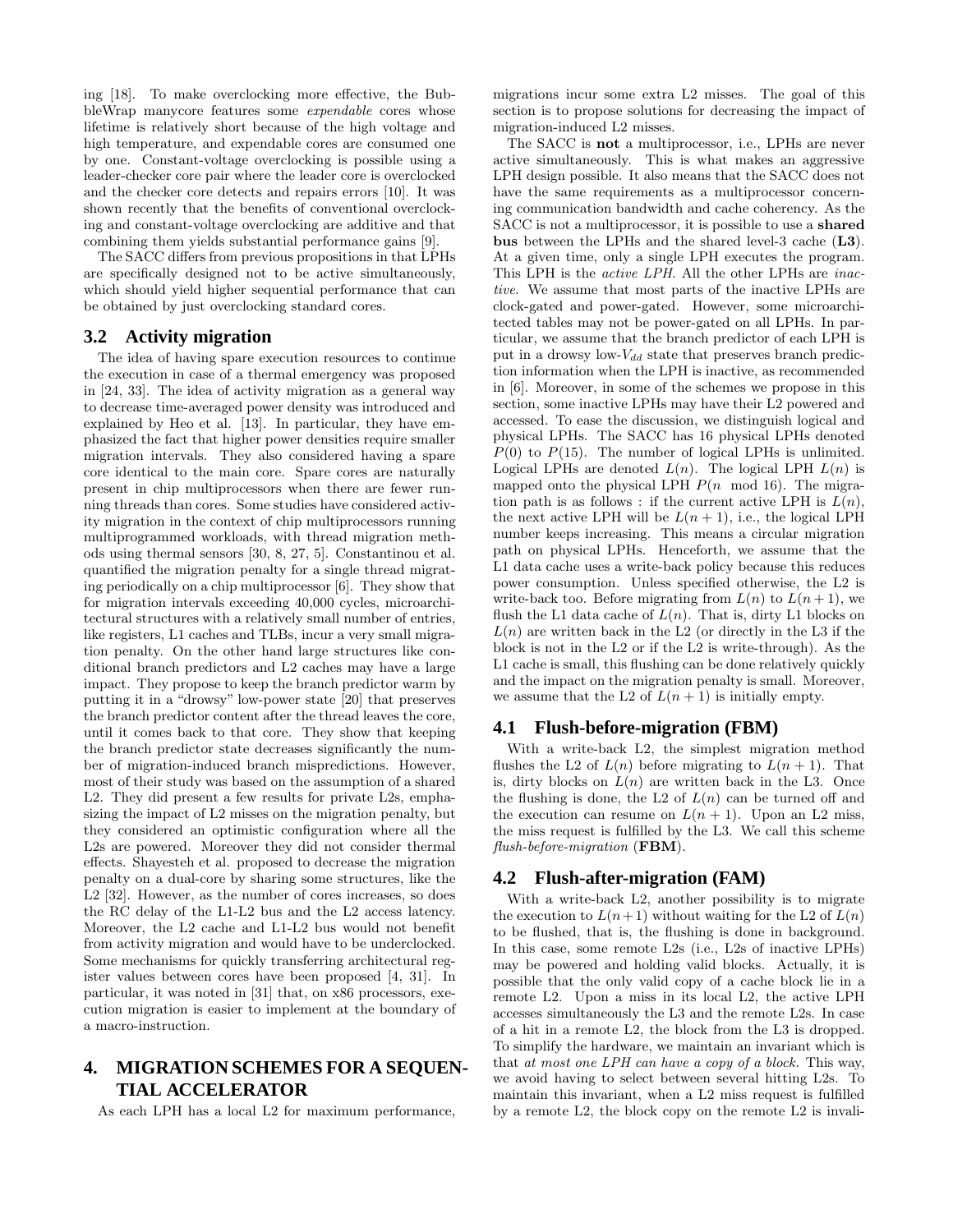| Table 2: Migration schemes $(k > 0$ and $j > 0$ ). |  |  |  |  |
|----------------------------------------------------|--|--|--|--|
|----------------------------------------------------|--|--|--|--|

| scheme                 | $L2$ cache    | number of   | L <sub>2</sub> hits on | L2              | <b>LPHs</b> compete    |
|------------------------|---------------|-------------|------------------------|-----------------|------------------------|
|                        |               | powered L2s | past LPHs              | coherency       | for bus                |
| <b>FBM</b>             | write back    |             |                        | no              | $\mathbf{n}$           |
| $FAM-0$                | write back    |             | $\leq 1$               | block migration | yes                    |
| FAM-k                  | write back    | $\geq k+1$  | $\leq 1$               | block migration | yes                    |
| FBM WU-j               | write back    | $i+1$       | 0                      | update on L2 WB | $\mathbf{n}$           |
| Lag- $0$ WU- $0$       | write through |             | $\cup$                 | no              | $\mathbf{n}$           |
| Lag-0 WU- $j$          | write through | $i+1$       | $\overline{0}$         | update on L1 WB | $\mathbf{n}$           |
| $\rm Lag-k$ WU-0       | write through | $k+1$       | $\leq 1$               | block migration | $\mathbf{n}\mathbf{o}$ |
| Lag-k WU-j $\parallel$ | write through | $k+j+1$     | $\leq k$               | update on L1 WB | $\mathbf{n}$           |

dated. We call this a *block migration*. For a block migration on write-back L2s, the dirty bit of the remote block is propagated along with the block and its value is preserved when storing the block in the L2 of the active LPH. It should be noted that the invariant guarantees that all the blocks on inactive LPHs are up-to-date. Indeed, if a block is on an inactive LPH, it means that it has not been requested by the active LPH, so it has not been modified. Depending on how aggressively we want to save power, we may start flushing the L2 as soon as possible, or with some delay. For instance, we may start flushing the L2 of  $L(n)$ , block by block, just after having migrated the execution from  $L(n)$  to  $L(n+1)$ . In this case, the shared-bus bandwidth is time-shared between the LPHs using a fair arbitration. We call this scheme flushafter-migration (FAM). Once the L2 of  $L(n)$  is completely flushed, it can be turned off. <sup>5</sup>

If we want to take advantage of the smaller latency of L2-to-L2 transfers compared with L3-to-L2 ones, we may choose to start flushing the L2 of  $L(n)$  only when migrating from  $L(n + k)$  to  $L(n + k + 1)$  This is a generalization of flush-after-migration, which we denote FAM-k (FAM-0 is the same as FAM).

## **4.3 L2 warm-up (WU)**

A possible way to decrease the number of migration induced L2 misses is to warm up the L2 of LPHs on which we are going to migrate next. Upon an L2 miss on the active LPH  $L(n)$ , the missing block can be snooped on the shared bus by LPHs  $L(n + 1)$  to  $L(n + j)$  and stored in their L2s. This requires to power up the L2 of  $L(n+j+1)$  when migrating from  $L(n)$  to  $L(n+1)$ . The j LPHs  $L(n+1)$  to  $L(n+j)$ are called the future LPHs. We denote such scheme WUj. L2 warm-up can be combined easily with FBM : when a dirty block is evicted from the L2 and written back to the L3, future LPHs snoop the bus and update their block copy. However, combining L2 warm-up with FAM is more complex. Upon an L2 miss on the active LPH  $L(n)$ , we access simultaneously the L3 and the L2s of past LPHs  $L(i)$ ,  $i < n$ . But there are some complications that must be addressed. If we update future LPHs only on L2 write-backs, L2 hits on blocks resulting from warm-up may return stale data. Also, on a L2 miss, there may be several hitting past LPHs. Moreover, blocks on past LPHs may not be up-to-date.

Actually, these problems can be solved with a writethrough L2. A write-through L2 generates more write traffic on the shared bus, but this effect is somewhat mitigated

#### Table 3: Sequential accelerator baseline.

LPHs :  $16$ ; LPH freq. :  $8$  GHz; shared bus : 500 MHz, 64 bytes/bus cycle ; pipeline : 10 stages, 2 inst/cycle (x86) ; branch predictor : 12 Kbyte YAGS, 25 bit global hist; instruction window: 64 instructions (x86) ; load/store queue : 32 entries ; max pending misses : 20 L2 and 20 L3 misses ; cache block : 64 bytes ; IL1 : 32 Kbytes, 4-way LRU,  $2 \text{ cycles}$ ;  $DL1$ :  $32 \text{ Kbytes}$ ,  $4\text{-way}$  LRU,  $2 \text{ cy-}$ cles, write back, write allocate ; L2 : 1 Mbytes, 8-way LRU, 12 cycles, write back, no write allocate ; **L3** : 64 Mbytes, 16-way LRU, 7 ns lat., write back, write allocate ; memory :  $70 ns$  lat., 32 Gbytes/s; prefetch :  $\pm 1$  stride prefetch in L2/L3

by the L1 write-back policy. When a dirty block is evicted from the L1 data cache, the block is written to the L3, and also in the L2 if the L2 has an older copy. Past and future LPHs snoop the bus and update their copy of the block. In case of a L2 miss, and if there are some hits on several past LPHs, we select among hitting past LPHs  $L(i)$  the one with the largest  $i$ , i.e., the one that has been active most recently. It should be recalled that we flush the L1 data cache prior to migrating. It should also be noted that the L2 of  $L(n)$ can now be turned off instantaneously when migrating from  $L(n + k)$  to  $L(n + k + 1)$ . We denote such scheme using a write-through L2 Lag-k, to distinguish it from FAM-k. Schemes characteristics are summarized in Table 2. Note that Lag-k WU-0 schemes use block migration, so we have at most a single hit on past LPHs for these schemes.

#### **5. SIMULATIONS**

Our simulator is trace driven. We model the LPH approximately : when there are no cache misses and no branch mispredictions, the LPH executes two x86 instructions per cycle. <sup>6</sup> Instructions are fetched and retired in program order. Loads and stores are pipelined and non blocking. We model caches, request queues, and bandwidth contention. Upon a branch misprediction, we wait until the instruction window is completely drained before resuming instruction fetching. The branch predictor is never turned off and keeps its information even when the LPH is inactive. The main parameters of the simulated microarchitecture are listed in Table 3. We assume that the shared bus is clocked at a low

<sup>5</sup> It is also possible to switch off L2 banks one by one once they are flushed.

 ${}^{6}$ This is a rough approximation, but our qualitative conclusions are largely independent of a precise ILP value.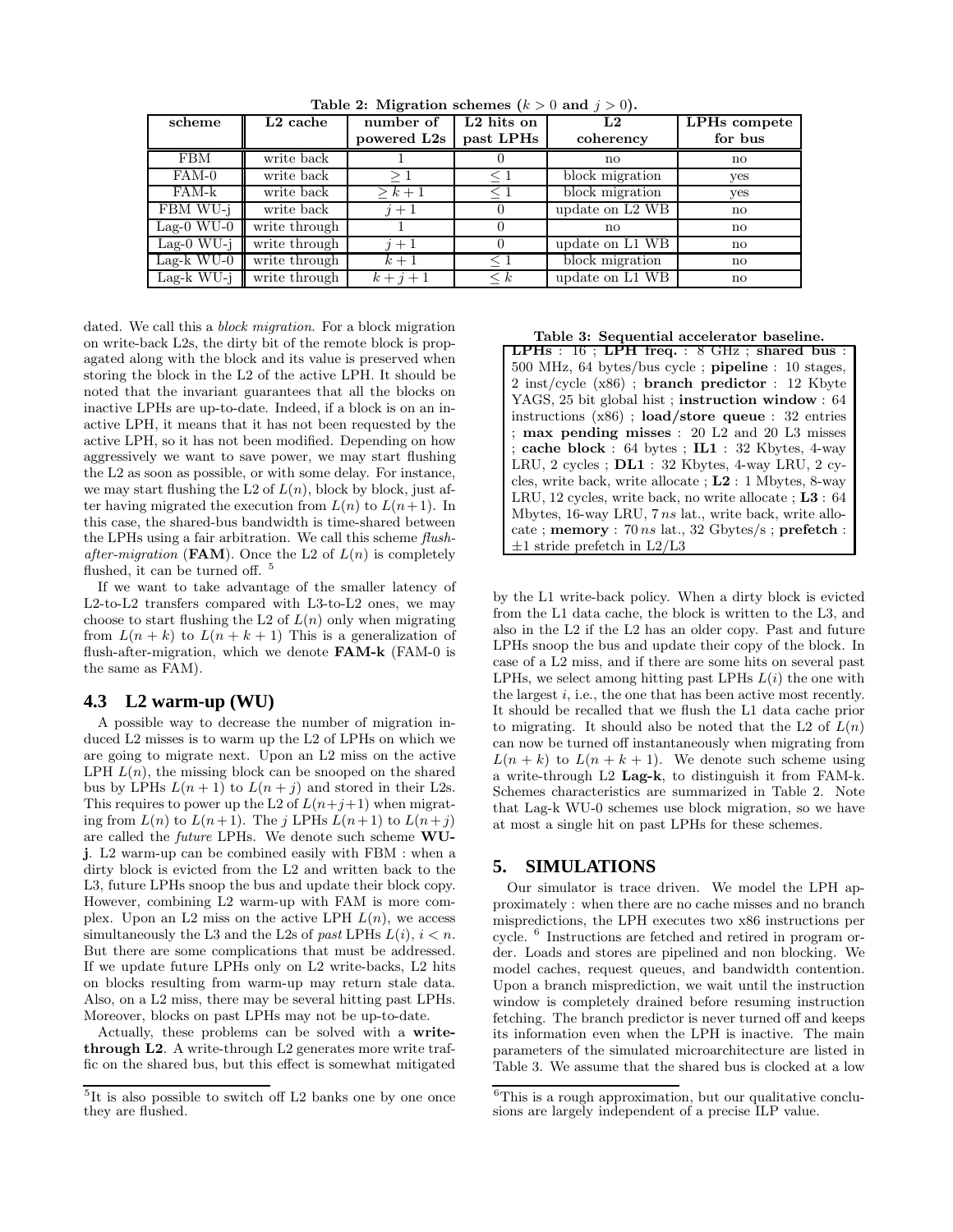

Figure 3: Harmonic mean over all benchmarks of the performance normalized to the baseline (8 GHz, no migration), assuming a fixed migration interval of 200,000 cycles (8 GHz).



Figure 4: Arithmetic mean over all benchmarks of the shared-bus activity in blocks per LPH cycle. The two leftmost bars are for the baseline with migration disabled, with a write-back (WB) and write-through (WT) L2.

frequency because of its long RC delay. For the configuration listed in Table 3, the minimum latency for a L2-to-L2 miss is about 40 clock cycles at 8 GHz, which is roughly half the minimum latency for a L3-to-L2 miss.

Unless specified otherwise, the baseline configuration uses a write-back L2. The flushing of a write-back L1 or L2 is done by scanning the cache entirely. Only blocks whose dirty bit is set are written back, with a maximum rate of one block per cycle. So the number of cycles necessary to flush the cache cannot be less than the cache size in blocks. Moreover, the L2 flushing rate is limited by the shared bus bandwidth. When a migration is triggered, we stop fetching instructions and we wait until the instruction window is completely drained. Then we start flushing the L1 data cache. Once the L1 data flushing is finished and the L1 to-L2 write-back queue is drained, we resume the execution immediately on the new active LPH except for FBM and FBM WU schemes. We did not model the time necessary to transfer the architectural register values, as this time is negligible compared with the migration intervals considered in this study. When LPHs compete for the shared-bus bandwidth (FAM-k schemes), we simulate an arbitration mechanism that allots bandwidth equally among competing LPHs. Traces were generated with Pin [25] for the SPEC CPU 2006 benchmarks. For each benchmark, we skip the first 30 bil-



Figure 5: Harmonic mean of the normalized performance as a function of the migration interval.

lion instructions, and the trace represents the next 1 billion instructions.

## **5.1 Sensor-less migrations**

In this section, we consider the case where the migration interval is fixed, i.e., the execution is forced to migrate at regular intervals whatever the ambient thermal conditions. This solution is simple to implement and does not rely on thermal sensors. <sup>7</sup> However, the migration interval value must be fixed carefully. Temperature on a given LPH increases when this LPH is active and decreases when it is inactive. Consequently, temperature on the LPH oscillates around an average value which is a function of the total SACC power. The peak temperature, though, increases with the migration interval. If the migration interval is too long, temperature on the active LPH may exceed the limit. On the other hand, if the migration interval is too short, migrations incur a large performance penalty. Using ATMI [26] and assuming a power density of  $8 W/mm^2$ , we found that the migration interval must be a few tens of microseconds in order to keep the amplitude of the temperature oscillation within a few degrees. Unless stated otherwise, we have assumed a migration interval of  $25 \mu s$ , i.e.,  $200,000$  clock cycles at 8 GHz.

The baseline performance is the performance of the baseline configuration (Table 3) when migration is disabled, i.e., when the execution keeps executing on the same LPH, ignoring temperature issues. We simulated 12 different schemes of varying complexity. The normalized performance, for a scheme X on a particular benchmark, is the baseline execution time divided by the execution time of X (the normalized performance rarely exceeds 1). Then, we compute the harmonic mean of the normalized performance over all benchmarks. Performance numbers are shown in Figure 3. We also show the performance of a core with the same characteristics as the baseline, but with the LPH clock frequency and the shared bus frequency both at 4 GHz. Figure 4 shows the arithmetic mean, on all benchmarks, of the number of blocks transiting through the shared bus per LPH cycle (8 GHz). This measures the bus activity. Everything else being equal, we want the bus activity to be as small as possible as it represents some dynamic power consumption, from the bus itself, from the L3, and from the remote L2s that

<sup>7</sup>We still need sensors to throttle power consumption in case of higher-than-nominal thermal conditions.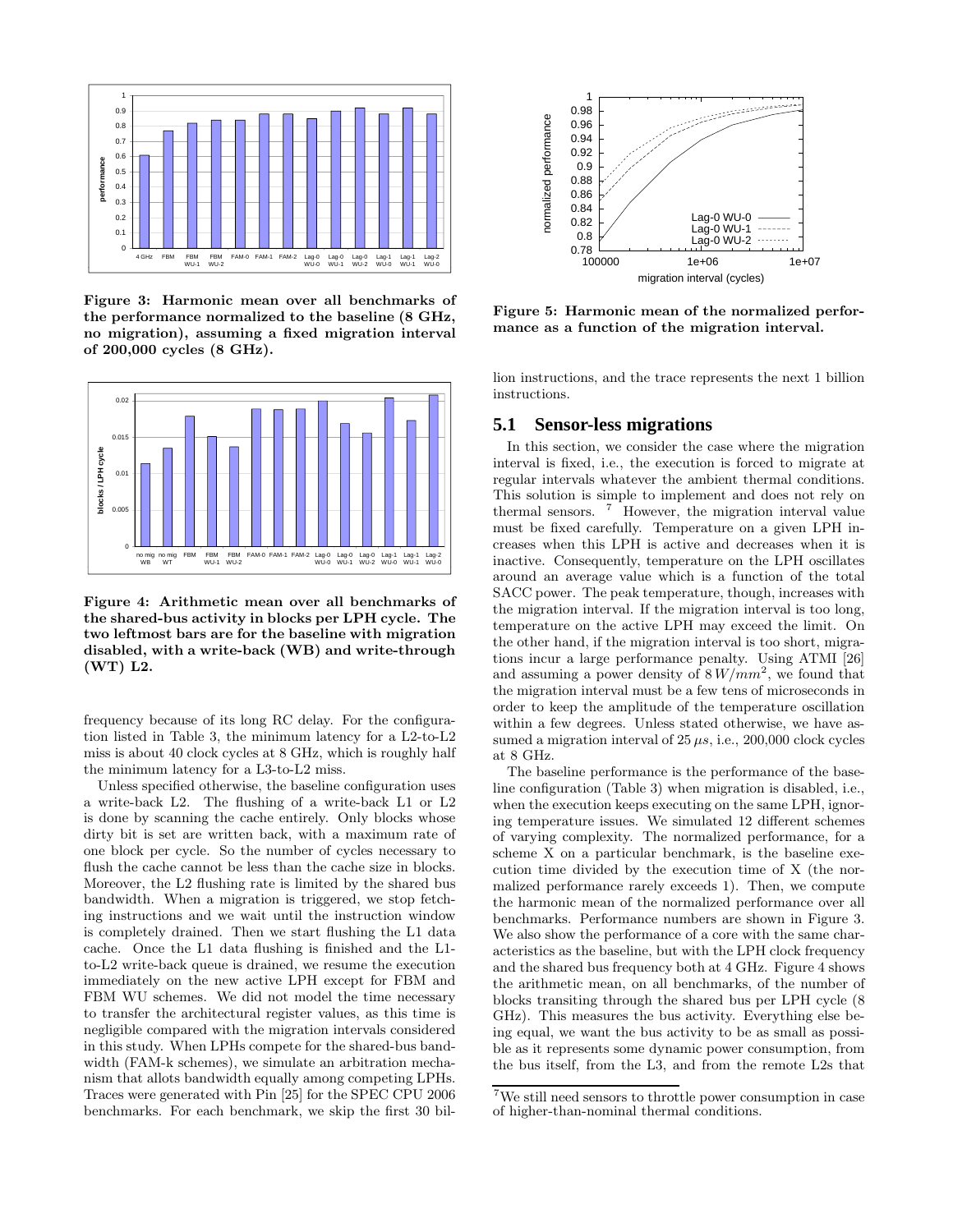are accessed (reads on past LPHs, writes on future LPHs). Note that L2 warm-up is very effective : not only does it increase performance, but it also decreases bus activity, despite a write-through L2. We conclude from these results that Lag-0 WU-j schemes are the most attractive, for the reasons explained below.

From our results, FBM WU-j is not competitive compared with Lag-0 WU-j. Indeed, the performance of Lag-0 WUj is higher than that of FBM WU-j. The saving on the shared-bus traffic thanks to the write-back L2 is not that large. The problem with the write-back L2 is that the limited shared-bus bandwidth sometimes makes the L2 flush time relatively long compared with the migration interval, hence there is a large migration penalty. The performance of FBM ranges from 0.57 to 0.91. On some benchmarks, it is even outperformed by the 4 GHz core. Even though the write-back L2 generates less bus traffic, this traffic is more bursty. The problem could be solved by clocking the bus at a higher frequency, but this would make the implementation more complex and would increase the power consumption, possibly making the shared bus a thermal hot spot.

The performance of FAM-k is higher than that of FBM. The performance gain comes both from not having to wait for L2 flushing before migrating (FAM-0) and from the smaller latency of L2-to-L2 misses compared to L3-to-L2 ones. However, the performance of FAM-2 is barely better than that of FAM-1, because few benchmarks have blocks with a reuse distance between 200k and 400k cycles. Nevertheless, FAMk does not look like an interesting design point. Indeed, FAM-k is more complex than Lag-0 WU-k (cf. Table 2). Moreover, its performance is slightly less than that of Lag-0 WU-k, and FAM-1 and FAM-2 schemes access the shared bus more often than Lag-0 WU-1 and Lag-0 WU-2. Lagk WU-0 is less attractive than Lag-0 WU-k, because it is slightly more complex to implement, because its performance is slightly lower, and because it generates more bus activity (Figure 4). As for Lag-1 WU-1, it is not an interesting design point, because Lag-0 WU-2 offers the same performance and is simpler to implement (cf. Table 2). Moreover, Lag-0 WU-2 generates less bus activity than Lag-1 WU-1.

Figure 5 shows the harmonic mean over all benchmarks of the normalized performance as a function of the migration interval. L2 warm-up improves performance significantly, even for relatively long migration intervals. For instance, with an interval of 500k cycles, Lag-0 WU-2 is on average 5% more performant than Lag-0 WU-0 (18% on 473.astar, 16% on 435.gromacs). The migration interval and the degree of L2 warm-up should be programmable and set at manufacturing time based on the number of valid LPHs and on the LPH power consumption.

In the next section, which presents a sensor-based migration method, we consider only Lag-0 WU-0 and Lag-0 WU-1 schemes. Lag-0 WU-0 consumes on average more power than Lag-0 WU-1 in the shared bus (Figure 4). But Lag-0 WU-1 consumes more power than Lag-0 WU-0 in the L2. Overall, it is not clear whether one scheme will consume significantly more power than the other. In our simulations, we assumed that both schemes consume the same power.

#### **5.2 Sensor-triggered migrations**

Sensor-less migration keeps the migration interval fixed even under mild thermal conditions. For instance, when the ambient temperature is low, or when running a "cold" appli-

Table 4: Thermal and physical parameters heatsink thermal resistance :  $0.4 K/W$ ; copper plate :  $7 cm \times 7 cm \times 5 mm$  ; silicon thickness :  $500 \ \mu m$ ; interface material :  $100 \ \mu m$ ,  $3 \ W/(mK)$ ;  ${\bf total\ SS\ cores\ area : 64}\,mm^2\ ;\ number\ of\ LPHs:$ 16 ; LPH size :  $2 \, mm \times 2 \, mm$  ; local ambient  $T_{amb}$  : variable ; temperature limit  $T_{max}$  : 90 °C ; sensor cycle : 20000 LPH cycles ; SS cores power density :  $\leq 0.5 W/mm^2$ ; LPH power density : active on :  $8 W/mm^2$ , active off :  $0.8 W/mm^2$ , inactive : 0

cation, it may be possible to have a longer migration interval without exceeding the temperature limit. This would decrease the performance loss due to migrations. If we trigger migrations based on thermal sensor information instead of having a fixed migration interval, we can adjust the migration interval dynamically depending on thermal conditions. For our simulations, we assume that each LPH features a single thermal sensor located at the LPH center. A sensor gives a temperature measurement every  $2.5 \mu s$  (i.e., every 20,000 LPH cycles at 8 GHz), which we call a sensor cycle. A simple yet inapplicable strategy would be to trigger a migration as soon as temperature on the active LPH exceeds the temperature limit  $T_{max}$ . Such strategy is inapplicable because the migration interval may become extremely short when the average temperature in LPHs is close to  $T_{max}$ . Actually, activity migration does not preclude the necessity of throttling power consumption under higher-than-nominal thermal conditions. The solution we propose relies on a linear *on/off* throttling mechanism (aka *stop-qo*) similar to the one used in the Intel Pentium 4 [11]. More precisely, we propose the following method. As long as temperature stays below  $T_{max}$ , we keep executing on the same LPH. When temperature exceeds  $T_{max}$ , and if the time  $t - t_{mig}$  elapsed since the last migration is longer than a fixed value  $t_{min}$ , the execution migrates to a another LPH. When temperature exceeds  $T_{max}$  but  $t < t_{mig} + t_{min}$ , a migration is scheduled to happen at  $t_{mig} + t_{min}$ , but in the meantime the active LPH enters a low-power state for one sensor cycle (and possibly several sensor cycles if temperature exceeds  $T_{max}$  several times between  $t_{mig}$  and  $t_{mig} + t_{min}$ ). This method forces the migration interval to be longer than  $t_{min}$ .

#### *Simulation hypotheses.*

We used the migration path corresponding to the LPH numbering shown in Figure 2. However, as far as temperature is concerned, <sup>8</sup> the impact of the migration path is negligible. With a shared bus, this particular migration path is as good as any other. We assume that the SACC is designed for an ambient temperature not exceeding a nominal value of 40°C, i.e., we have chosen the nominal power and heatsink thermal resistance so that, when the migration interval is short enough, the average temperature in LPHs is approximately 90 °C with a local ambient  $9$  at 40 °C. For simulating temperature, we used the ATMI model [26]. Our simulation parameters are listed in Table 4. We modeled LPHs as squares with a uniform power density. The

 ${}^{8}{\rm The}$  migration path might impact inductive noise.

<sup>&</sup>lt;sup>9</sup>The local ambient temperature is the temperature inside the computer case, at the CPU fan inlet. It is typically several degrees Celsius above the room temperature [16].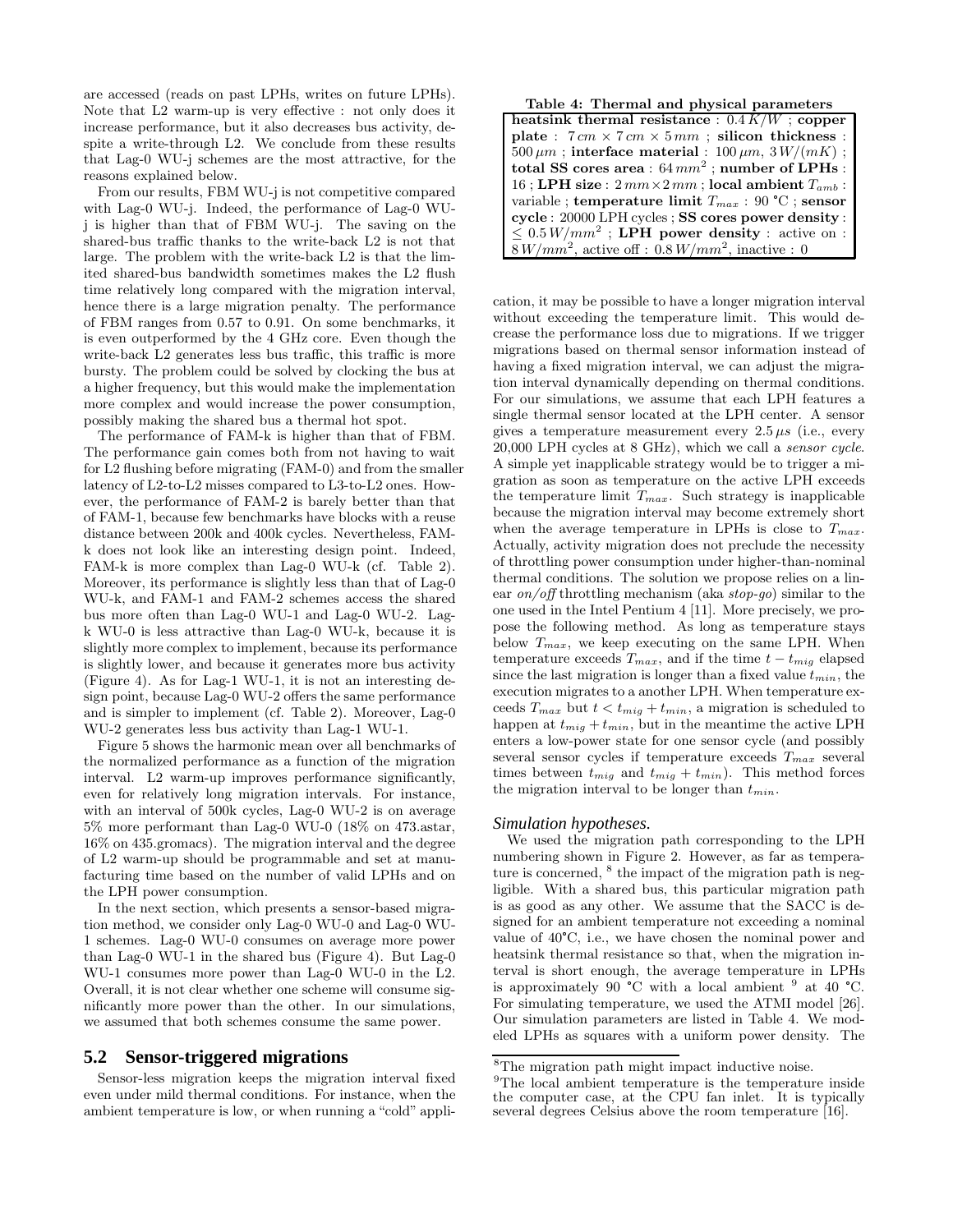

Figure 6: Harmonic mean of the normalized performance for  $T_{amb} = 40, 45, 50$  °C and  $t_{min} =$ 50k, 100k, 200k, 500k, 1M, 10M LPH cycles.

nominal power density in the SS cores is  $0.5 W/mm^2$  (when necessary the SS cores are throttled, with the same throttling factor). The nominal power allocated to the SACC is equal to that allocated to the SS cores, i.e.,  $32 W$ . We assume that this power is concentrated in the active LPH, which means a power density of  $8 W/mm^2$ . Note that if we disable migration and keep executing on the same LPH at nominal ambient, temperature in the active LPH exceeds 170 °C. We assumed that the drowsy state of the branch predictor is effective and we neglected the power consumption of inactive LPHs. While in a low-power off state, the active LPH consumes some static power in the microarchitected tables (registers, caches, TLBs,...). Moreover, the sensor cycle is relatively short and power gating may not be effective instantaneously [37]. Consequently, we assumed that the power density of the active LPH in the off state is 1/10 the power density in the on state.

When simulating the impact of thermal throttling, the initial thermal state may have a large impact. Because our simulations are short, we want the initial thermal state to be as close as possible to the steady state. In the ATMI model, the initial thermal state is set indirectly : it is the steady-state corresponding to some specified power densities. To set the initial thermal state, we must determine approximately the power densities generated by long-term thermal throttling. We start from a uniform power density of  $0.5 W/mm^2$  in all cores (including SS cores, modeled as a single big core), and we compute the corresponding steadystate temperatures. If the hottest core is hotter than  $T_{max}$ , we decrease the power density in that core by a tiny amount. We iterate this process (the hottest core may change as we iterate) until the steady-state temperature is less than or equal to  $T_{max}$  in all cores. We use the resulting power densities to set the initial thermal state.

#### *Performance depends on ambient temperature.*

With sensor-less migrations and under normal thermal conditions, performance does not depend on the ambient temperature. This is no longer the case with sensor-triggered migrations. The migration interval depends not only on the ambient temperature but also on the heatsink temperature, i.e., what applications have been running previously. Of course, we expect migrations to have little impact under

Table 5: Average migration interval in LPH cycles.

| $t_{min}$       | $T_{amb} = 40 °C$    | $T_{amb} = 45 °C$    | $T_{amb} = 50 °C$    |
|-----------------|----------------------|----------------------|----------------------|
| $5 \times 10^4$ | $9.25 \times 10^{5}$ | $2.09 \times 10^{5}$ | $6.15 \times 10^{4}$ |
| 10 <sup>5</sup> | $9.25 \times 10^{5}$ | $2.11 \times 10^{5}$ | $1.09 \times 10^{5}$ |
| $2\times10^5$   | $9.26 \times 10^{5}$ | $2.74 \times 10^{5}$ | $2.10 \times 10^{5}$ |
| $5 \times 10^5$ | $9.34 \times 10^{5}$ | $5.34 \times 10^{5}$ | $5.04 \times 10^{5}$ |
| 10 <sup>6</sup> | $1.17 \times 10^{6}$ | $1.02 \times 10^{6}$ | $1.00 \times 10^{6}$ |
| 10'             | $1.00 \times 10^{7}$ | $1.00 \times 10^{7}$ | $1.00 \times 10^{7}$ |



Figure 7: Normalized performance for Lag-0 WU-1 and various values of  $t_{min}$  when  $T_{amb} = 50$  °C, on a subset of the benchmarks.

normal thermal conditions. But it will be almost impossible to replay the same program and get exactly the same execution time. Note however that this is already very difficult to achieve on existing platforms.

#### *Results.*

Our simulation results are summarized in Figure 6 and Table 5. When  $T_{amb} = 40$  °C, performance is within 10% of the baseline performance for most benchmarks, provided  $t_{min}$ does not exceed a few hundred thousand cycles. Lag-0 WU-1 is only 3% better than Lag-0 WU-0 on average because the migration interval is relatively long. It must be noted that  $t_{min} = 10^7$  cycles gives a very low performance, even at  $T_{amb} = 40$  °C. In this situation, the thermal limit is underexploited because the time till the execution revisits the same LPH again is long enough for temperature to drop significantly below  $T_{max}$ . Hence the time-averaged temperature is significantly lower than  $T_{max}$ . Time-averaged temperature relative to  $T_{amb}$  being proportional to power, the total power that can be dissipated is smaller for larger values of  $t_{min}$ , and throttling triggers more often. As the ambient temperature increases above 40 °C, the migration interval tends to decrease and the difference between Lag-0 WU-0 and Lag-0 WU-1 becomes more significant. At  $T_{amb} = 50$  °C and for  $t_{min} = 100k$ , Lag-0 WU-1 is on average 7% faster than Lag-0 WU-0 (up to 24% on one benchmark). For very small values of  $t_{min}$  and  $T_{amb}$  above 40 °C, the migration interval is small, so the temperature oscillation on each LPH has a small amplitude and the time-averaged temperature is close to  $T_{max}$ . However, in this case, it is the migration penalty that limits performance. Consequently, for a given value of  $T_{amb}$ , there exists an optimal value for  $t_{min}$ . For instance,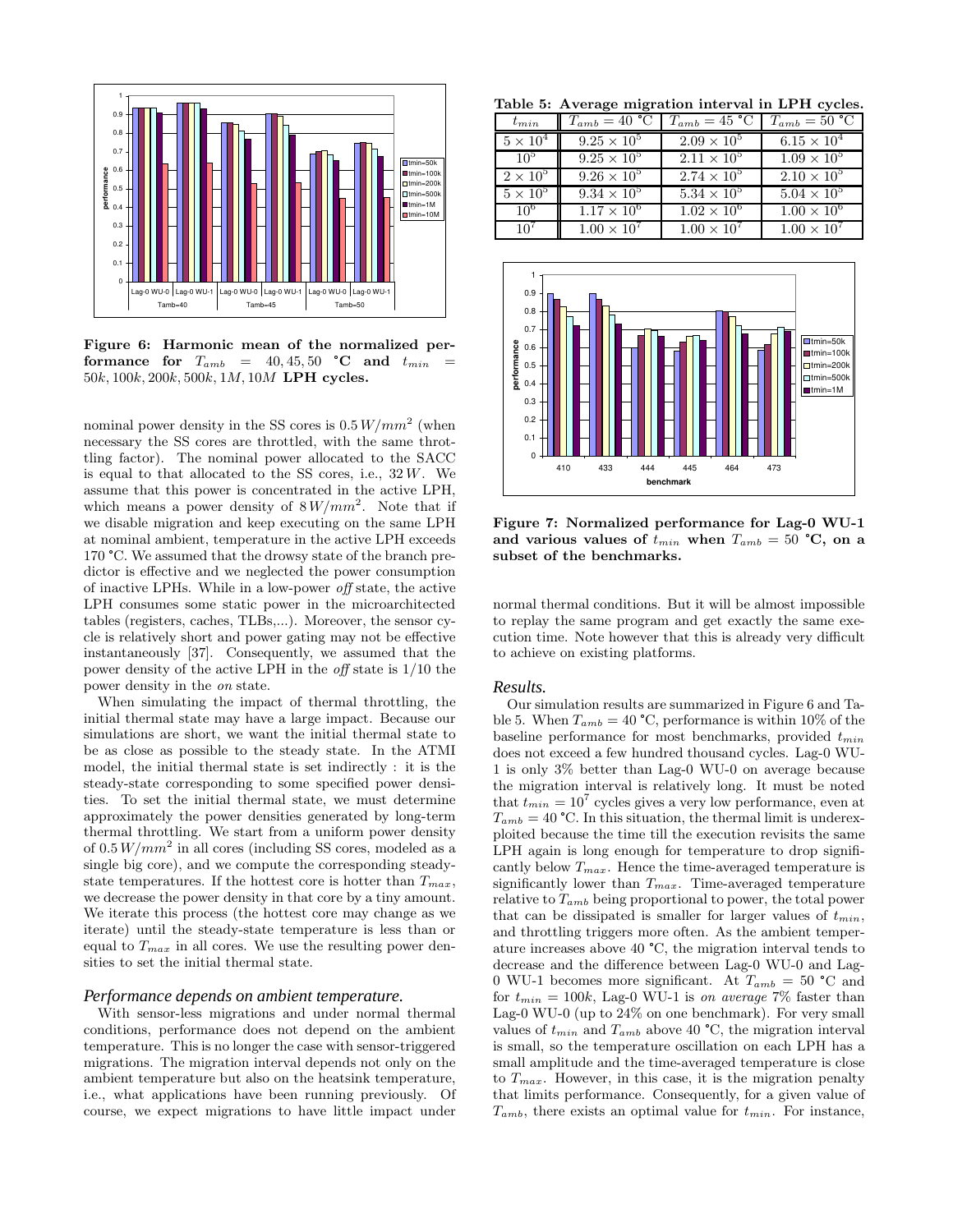for  $T_{amb} = 50$  °C, the optimal  $t_{min}$  is around 100k cycles on average. Actually, if we look at benchmarks individually, the optimal  $t_{min}$  is variable and depends on the migration penalty, which depends on application characteristics. Figure 7 shows normalized performance for Lag-0 WU-1 on a few benchmarks when  $T_{amb} = 50$  °C. Setting  $t_{min}$  to 100k cycles provides a good tradeoff overall, but it is sub-optimal on a per-application basis.

In summary, the SACC will deliver maximum performance as long as the ambient temperature does not exceed the nominal value. However, above the nominal ambient temperature, each extra degree Celsius will decrease performance significantly. This problem can be solved by using dynamic voltage/frequency scaling (DVFS). It is not clear to what extent it will be possible to use fine-grained DVFS in the future. The advantage of linear throttling is that it reacts quickly, which is important for a sensor-triggered migration scheme because the high power density in the active LPH makes temperature increase very fast. Nevertheless, coarse-grained DVFS can be combined with linear throttling, i.e., voltage and frequency are adjusted automatically, but slowly, to maintain the fraction of linear throttling below a threshold. This should be an effective approach, as the ambient and heatsink temperatures vary slowly in general.

Unlike the case of sensor-less migration, where Lag-0 WU-1 brings a clear performance benefit, Lag-0 WU-0 may be considered enough for sensor-triggered migrations. Lag-0 WU-1 brings a performance gain only when the ambient temperature is close to or higher than the nominal value.

### **5.3 Remarks about simulation hypotheses**

We have assumed a 8 GHz clock frequency for the LPH in 11 nm technology. However, our qualitative conclusions are largely independent of a precise frequency value. We also ran some simulations assuming a 16 GHz clock frequency (with the bus still at 500 MHz). We observed a higher average performance, but our qualitative conclusions still hold.

We assumed that the power consumption of inactive LPHs is much smaller than the power consumption of the active LPH. We also assumed that the power grid could deliver several tens of watts to the active LPH. In practice, constraints may limit the power allocated to the active LPH. A smaller power budget for the active LPH means a less aggressive LPH design and/or a lower voltage/frequency setting. It also means a lower power density, hence longer migration intervals.

In our simulations, we assumed the same nominal power density for all the applications. Actually, power density depends on the application characteristics. The design, voltage and frequency setting of the LPH will be based on typical "hot" applications. With sensor-triggered migration, "cold" applications will experience longer migration intervals because of their lower power density.

# **6. CONCLUSION**

In future general-purpose manycore processors, a large part of the chip area and power budget will likely be dedicated to high sequential performance. Microarchitecture and circuit design solutions that are deemed too power hungry today may help maximize the instantaneous sequential performance of a core, provided the core is not required to be continuously active. Based on this assumption, we proposed a sequential accelerator (SACC) consisting of several

large power-hungry cores (LPHs), where a single LPH is active at a given time and other LPHs are power-gated. When needed, the execution is migrated to another LPH in order to spread the heat generation uniformly over the whole SACC area.

The effectiveness of a SACC may be significantly impaired by the migration penalty. We pointed out the potential impact of migration induced L2 misses on performance. We proposed and evaluated some schemes for decreasing this impact. We made a case for write-through L2 caches and write-back L1 data caches. We showed that warming-up the L2 of future LPHs on which we will migrate next is more interesting than fetching blocks from past LPHs. We showed that L2 warm-up may bring a significant performance gain for a sensor-less migration scheme with a fixed migration interval. We also defined a migration policy using thermal sensors which forces the migration interval to be longer than a predefined value. With this policy, the migration interval is variable and depends on the ambient temperature. As long as the ambient temperature stays below the nominal value, the migration interval is long and migrations incur little performance loss. However, when the ambient temperature exceeds the nominal value, performance degrades significantly if linear throttling is the only throttling method implemented.

Our study tackled only some of the questions that must be answered to make the sequential accelerator a viable solution. This work points to several new directions for future work, including microarchitectural design of LPHs, effective power-gating techniques, and effective power delivery to the active LPH.

## **7. ACKNOWLEDGMENTS**

This work was partially supported by the European Commission in the context of the SARC integrated project #27648 (FP6) and by Intel.

## **8. REFERENCES**

- [1] M. Annavaram, E. Grochowski, and J. Shen. Mitigating Amdahl's law through EPI throttling. In Proc. of the 32nd Int. Symp. on Computer Architecture, 2005.
- [2] S. Balakrishnan, R. Rajwar, M. Upton, and K. Lai. The impact of performance asymmetry in emerging multicore architectures. In Proc. of the 32nd Int. Symp. on Computer Architecture, 2005.
- [3] S. Borkar. Thousand core chips A technology perspective. In Proc. of the 44th Design Automation Conference, 2007.
- [4] J.A. Brown and D.M. Tullsen. The shared-thread multiprocessor. In Proc. of the Int. Conf. on Supercomputing, 2008.
- [5] P. Chaparro, J. González, G. Magklis, Q. Cai, and A. González. Understanding the thermal implications of multicore architectures. IEEE Trans. on Parallel and Distributed Systems, 18(8):1055–1065, Aug. 2007.
- [6] T. Constantinou, Y. Sazeides, P. Michaud, D. Fetis, and A. Seznec. Performance implications of single thread migration on a chip multi core. ACM SIGARCH Computer Architecture News, 33(4):80–91, Nov. 2005.